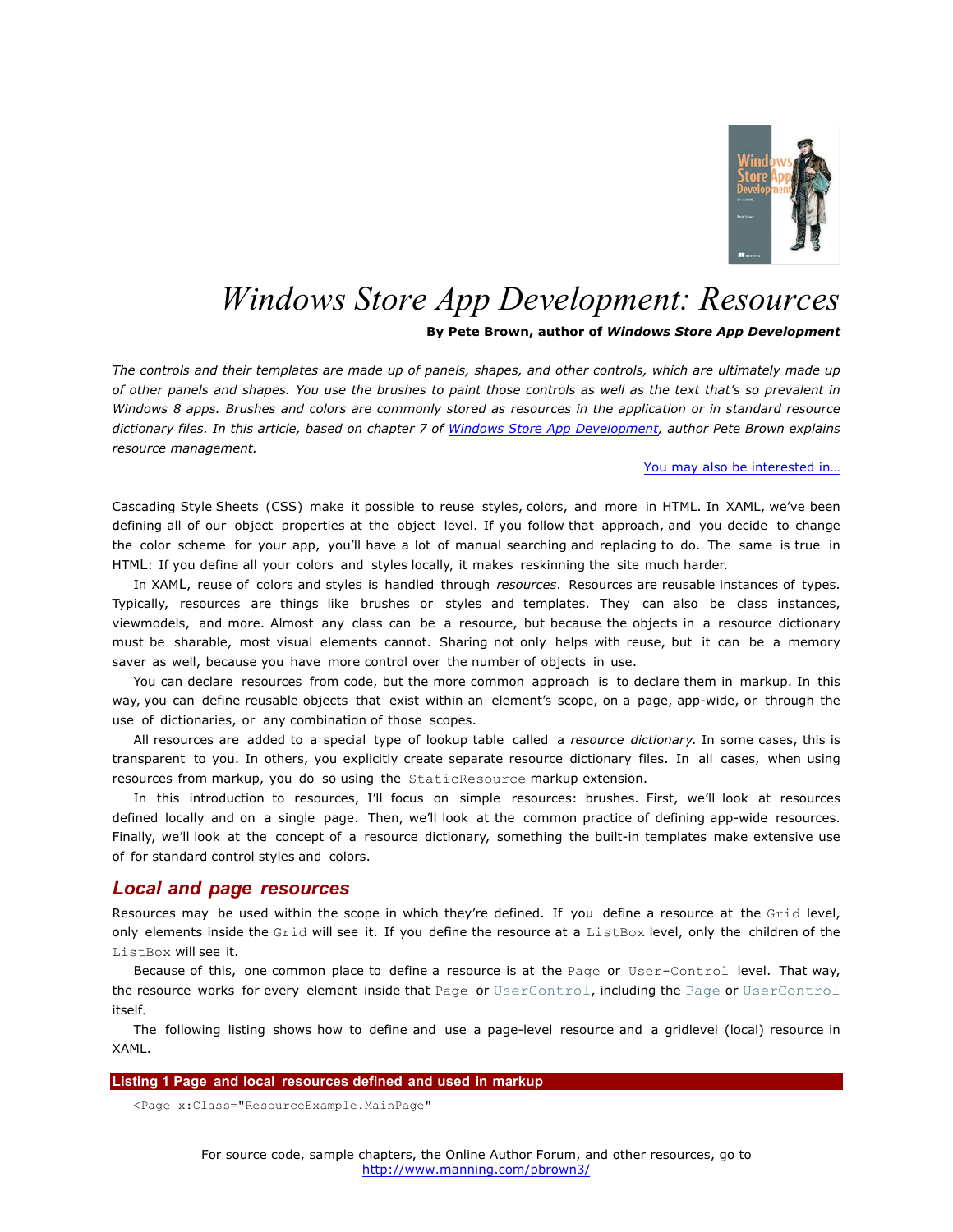```
 IsTabStop="false"
     xmlns="http://schemas.microsoft.com/winfx/2006/xaml/presentation" 
     xmlns:x="http://schemas.microsoft.com/winfx/2006/xaml" 
     xmlns:local="using:ResourceExample" 
     xmlns:d="http://schemas.microsoft.com/expression/blend/2008" 
     xmlns:mc="http://schemas.openxmlformats.org/markup-compatibility/2006"
     mc:Ignorable="d">
     <Page.Resources> #A
       <LinearGradientBrush x:Key="StandardGradient" #B
                            StartPoint="0,0" EndPoint="1,1">
         <LinearGradientBrush.GradientStops>
   <GradientStop Offset="0" Color="White" />
   <GradientStop Offset="0.4" Color="Black" />
           <GradientStop Offset="0.6" Color="Black" />
           <GradientStop Offset="1" Color="White" />
         </LinearGradientBrush.GradientStops>
       </LinearGradientBrush>
     </Page.Resources>
     <Grid Background="{StaticResource ApplicationPageBackgroundThemeBrush}">
       <StackPanel x:Name="StackPanel1">
         <StackPanel.Resources> #C
           <SolidColorBrush x:Key="ItemBackground" #D
                            Color="White" /> #D
         </StackPanel.Resources>
         <Grid Height="300" Margin="20" 
               Background="{StaticResource ItemBackground}"> #E
           <Rectangle Fill="{StaticResource StandardGradient}" #F
                      Margin="50"/>
        \langle/Grid\rangle <Grid Height="300" Margin="20" 
              Background="{StaticResource ItemBackground}"> #E
           <Rectangle Fill="Purple" Margin="50"/>
         </Grid>
       </StackPanel>
     </Grid>
  </Page>
   #A Page-level resources
   #B Resource StandardGradient
   #C Local resources
   #D Resource ItemBackground
   #E Use local resource
   #F Use page-level resource
   Property must be a
  dependency property.
                              StaticResource markup
                                    extension
<object Property="{StaticResource key}" />
                            The x:Key of the resource
                           visible in this object's scope
```
Figure 1 A breakdown of the components of the **StaticResource** markup extension as used to assign a property value. The extension is a helpful way of specifying the longer-form **<object><object.Property> <StaticResource ResourceKey="key">…** value.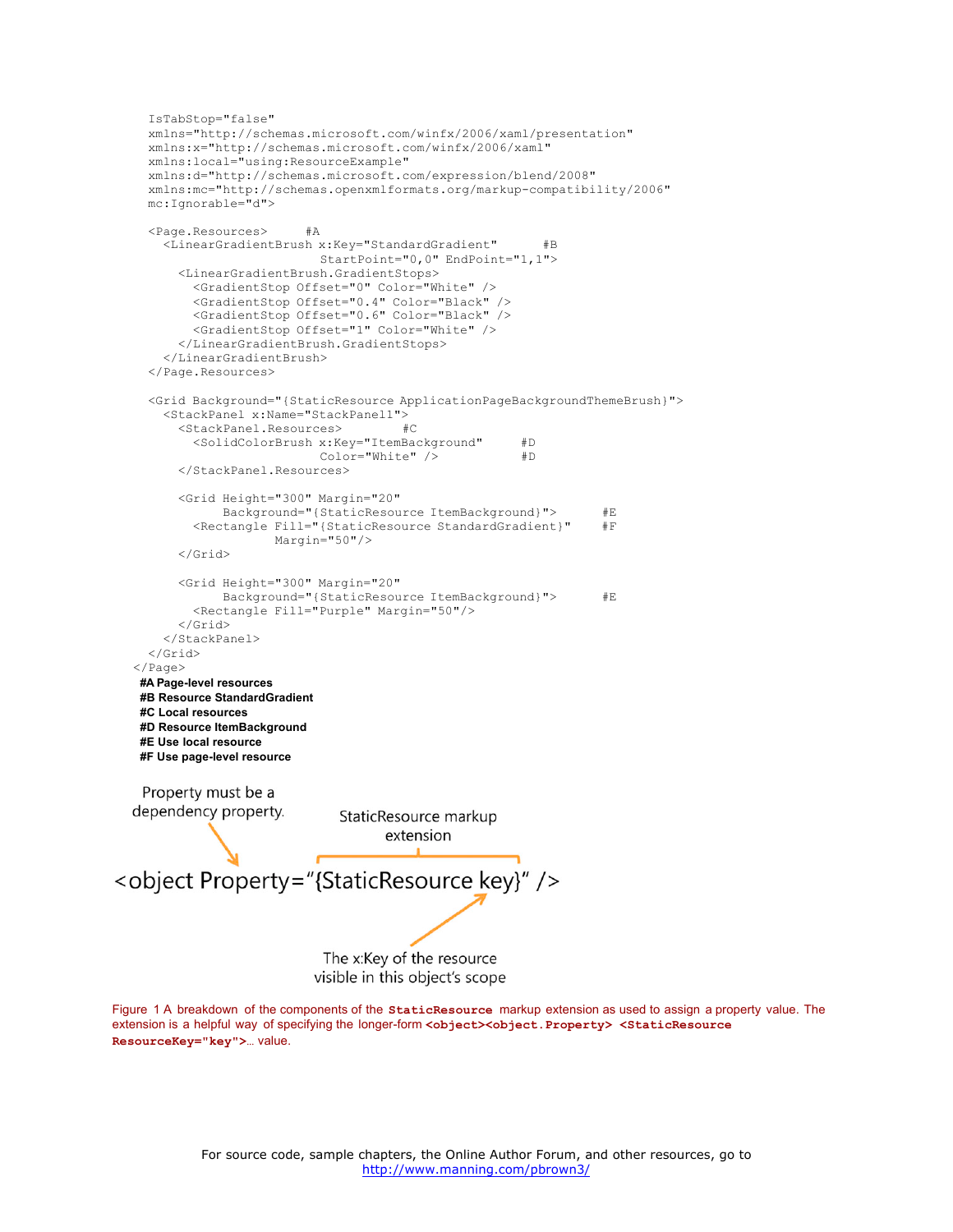All resources must have a key. That key must be unique within any combined scope so that no two resources visible to an item have the same key. That is, don't define a pagelevel resource and, say, an app-level resource with the same key.

Of course, the terms *local* and *page-level* are simply conveniences. In reality, resources simply have scope, and whether you consider something local really depends on which element's relationship you're looking at.

In this example, resources are defined both at the page level and at a level local to the StackPanel named StackPanel1. Only elements on the page may use the pagelevel resource StandardGradient. Similarly, only the StackPanel and child elements of it may use the ItemBackground resource.

When using a resource, always use the StaticResource markup extension. The format for using this extension is illustrated in figure 1.

Note that in figure 1 I specifically called out that the property must be a dependency property. This is important: Only dependency properties can derive their value from a resource or from an animation. If you run into an error using a resource with a property, double-check to make sure the property is a DependencyProperty.

When you want to access resources from code, the StaticResource markup extension doesn't come into play. Instead, you simply refer to the resource by its key and get back an appropriate type, as shown here.

#### **Listing 2 Accessing page and local resources from code**

```
public MainPage()
{
   this.InitializeComponent();
   var resource = this.Resources["StandardGradient"] as Brush; #A
   var localRes = StackPanel1.Resources["ItemBackground"] as Brush; #B
}
 #A Page resource
 #B StackPanel-level local resource
```
You can add resources from code, although that's very rarely done. Just make sure you add the resources before the visual tree with elements containing references to the resources is loaded. Typically, this is going to be in the constructor, before the InitializeLayout function call. The Loaded event (which fires after completion of InitializeLayout and page loading) is too late to add resources.

Putting resources on a page is a common approach to reusing styles, brushes, and more at only the page level. Resources at levels below that (local resources) are usually confined to data templates just because of a desire to generally keep resources together and easily identified.

Scoping of page and local resources is pretty easy to see. There's one additional scope beyond that, however, that may not be immediately obvious.

# *Application resources*

By far, the most common resource management approach used by app developers is to put the resources in app.xaml. By defining the resources there, they're available to the entire app and may be used in any Page or UserControl.

Just by virtue of the fact that the resources are defined in app.xaml makes them app-global in scope. Should you decide to promote a page-level resource to an applevel resource, all you need to do is cut and paste the resource itself—everything else stays the same. The next listing shows some resources defined at the application level.

## **Listing 3 Application resources**

```
<Application
  x:Class="ResourceExample.App" 
  xmlns="http://schemas.microsoft.com/winfx/2006/xaml/presentation" 
   xmlns:x="http://schemas.microsoft.com/winfx/2006/xaml"
  xmlns:local="using:ResourceExample">
   <Application.Resources>
     <ResourceDictionary>
```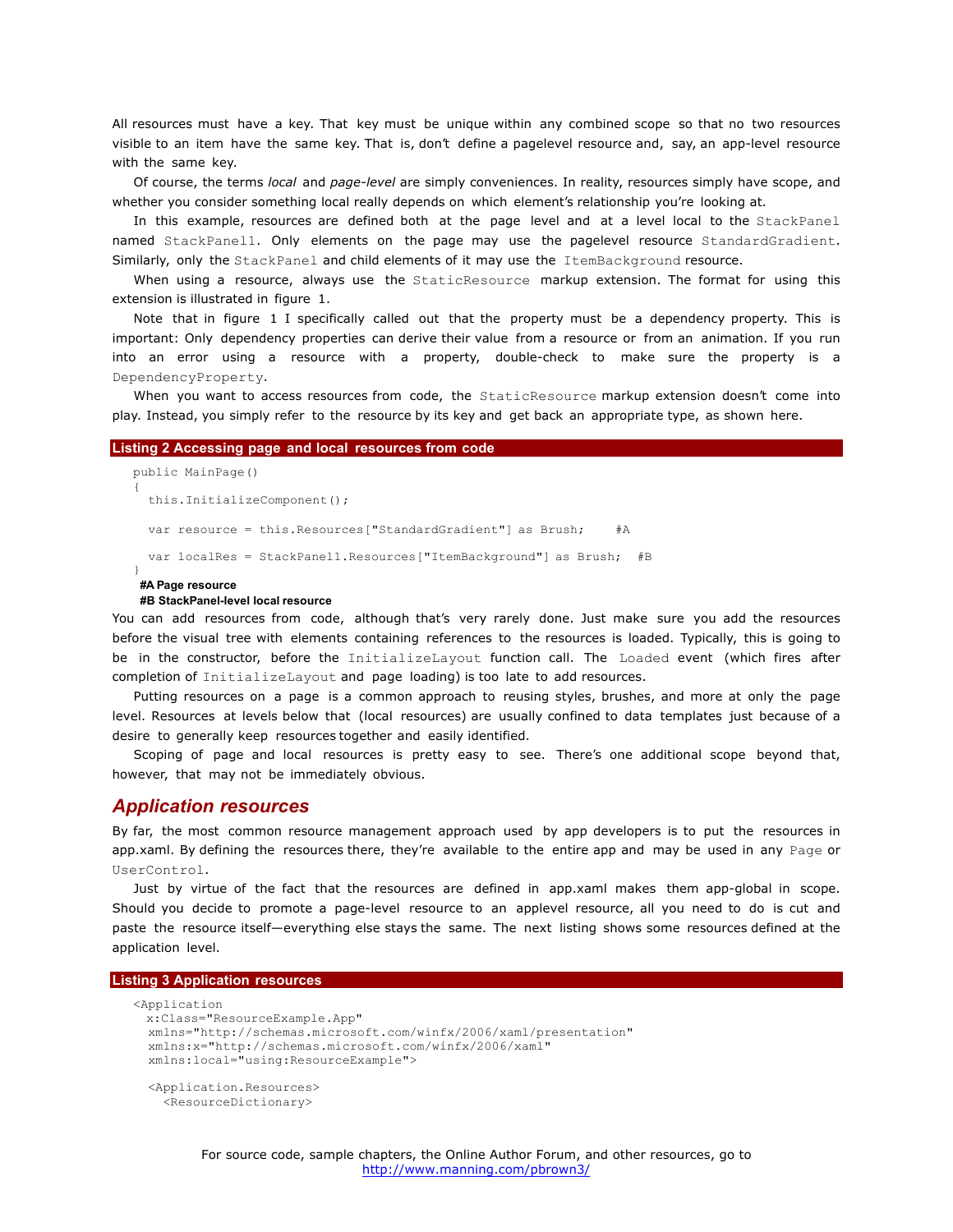```
 <SolidColorBrush x:Key="AppTextColor" Color="White" /> #A
      <SolidColorBrush x:Key="AppTextBackground" Color="Black" /> #A
      <ResourceDictionary.MergedDictionaries>
        <ResourceDictionary Source="Common/StandardStyles.xaml"/> #B
       </ResourceDictionary.MergedDictionaries>
    </ResourceDictionary>
  </Application.Resources>
</Application>
#A Regular resources
```
#### **#B Standard resource dictionary**

The ResourceDictionary tag is optional when you have only standard keyed resources. But as you'll see shortly, if you plan to merge in any other resource dictionaries, it's required.

Resource dictionaries outside of app.xaml don't start with the Application tag. Instead, they start directly with the ResourceDictionary tag. Once inside that tag, everything else is the same as it is in app.xaml.

## *Resource dictionaries*

Just as you wouldn't want a single code file with thousands of lines of code, you don't want enormous XAML files. Once the number of resources gets large (where *large* is pretty subjective) you'll want to put them into one or more separate resource dictionaries. Doing so enables you to break them up by groupings that are logical to your application as well as to your team. You'll get more manageable source control and so on.

More important, resource dictionaries enable you to be more thoughtful about which pages merge in which resources. If, for example, you have a set of resources that's used in only 10% of the pages in the app, making those resources available appwide is a waste of memory. Not only that, but loading resources exacts a performance penalty—the more resources you have defined in (or merged into) app.xaml, the longer your app will take to load.

You can create a new resource dictionary by simply adding a new file using the Resource Dictionary template. But every project already has several resource dictionaries of interest. One resource file you may not immediately notice (because it's in the Windows SDK location, not the local project) is the ThemeResources.xaml file, a small portion of which is shown here.

## **Listing 4 An example resource dictionary**

```
<ResourceDictionary 
  xmlns:x="http://schemas.microsoft.com/winfx/2006/xaml" 
  xmlns="http://schemas.microsoft.com/winfx/2006/xaml/presentation">
  <ResourceDictionary.ThemeDictionaries> #A
     <ResourceDictionary x:Key="Default"> #B
      <FontFamily
         x:Key="ContentControlThemeFontFamily">Segoe UI</FontFamily>
       <FontFamily
         x:Key="SymbolThemeFontFamily">Segoe UI Symbol</FontFamily>
       <x:Double x:Key="AppBarThemeMinHeight">68</x:Double>
       <Thickness x:Key="TextControlThemePadding">10,3,10,5</Thickness>
       <Thickness x:Key="ToggleButtonBorderThemeThickness">2</Thickness>
       <Thickness x:Key="ToolTipBorderThemeThickness">2</Thickness>
      <SolidColorBrush x:Key="AppBarBackgroundThemeBrush" 
                        Color="#E5000000" />
       <SolidColorBrush x:Key="AppBarBorderThemeBrush" 
                        Color="#E5000000" />
       <SolidColorBrush x:Key="AppBarItemBackgroundThemeBrush"
                        Color="Transparent" />
       <SolidColorBrush x:Key="AppBarItemDisabledForegroundThemeBrush" 
                        Color="#66FFFFFF" />
       <SolidColorBrush x:Key="AppBarItemForegroundThemeBrush" 
                        Color="#FFFFFFFF" />
       <SolidColorBrush x:Key="AppBarItemPointerOverBackgroundThemeBrush"
                        Color="#21FFFFFF" />
       <SolidColorBrush x:Key="AppBarItemPointerOverForegroundThemeBrush" 
                        Color="#FFFFFFFF" />
 ...
     </ResourceDictionary>
     <ResourceDictionary x:Key="HighContrast"> #D
       ...
```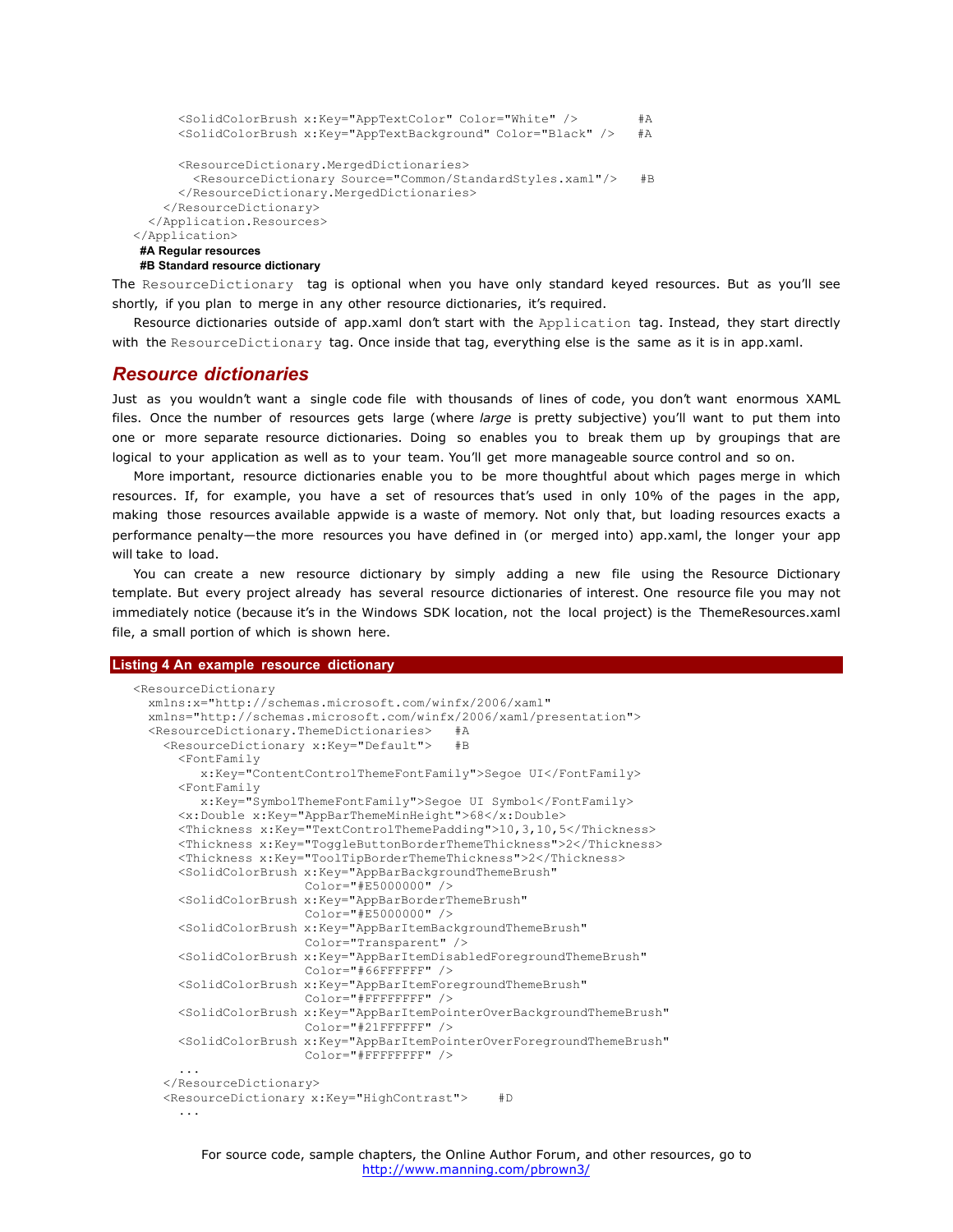```
 </ResourceDictionary>
   </ResourceDictionary.ThemeDictionaries>
</ResourceDictionary>
#A Default theme
#B Theme support
#C Key system parameter
#D High-contrast theme
```
There are three important things to notice in this listing:

- § Resource dictionaries can themselves have keys.
- § Resources aren't limited to brushes.
- § Most critical system UI parameters exist as resources.

Resource dictionaries can have keys specifically to support theming. Note that currently the only system themes supported are standard and high contrast.

The second thing to notice is that the resource files contain much more than just brushes. You'll see not only control styles but also simple types like Font, double, and Thickness. Resources can be used to standardize these across the app.

Finally, when designing your own custom controls and page layouts, it will help if you know the contents of the theme resources file. Make use of the built-in sizing and other constant resources whenever possible.

One unique aspect of stand-alone resource dictionaries is that they can be merged into other dictionaries, providing access to the resources defined therein.

**THE STANDARD RESOURCES** In addition to the StandardStyles.xaml in the Common folder of every new project, there are two other important XAML resource dictionaries. First is the ThemeResources.xaml shown in listing 4. This handles dark and light theme color and style settings. The second is generic.xaml, which includes the Windows 8-style UI templates for the built-in controls. Both resource dictionaries can be found in your Program Files (x86) folder, under \Windows Kits\8.0\Include\winrt\xaml\design. These resources are for your education and to help designers; changing them will not necessarily alter the built-in styles at runtime. These files are updated with the Windows SDK.

#### *Merging resource dictionaries*

Resource dictionaries (whether stand-alone or the Resources property of any FrameworkElement) can include, or "pull in," other resource dictionaries. This is called merging.

Each resource dictionary must merge in any other resource dictionaries it relies on. It's not sufficient for the resource to simply be defined ahead of time; it must be merged in. Think of it like include files in C (if you're familiar with that). Look at each resource dictionary file individually and ensure that it has merged into it all the other resource dictionaries it requires. The XAML resource management system will ensure the same resources aren't physically stored or created multiple times.

The following listing shows the StandardStyles.xaml resource file merged into app.xaml. Every XAML project includes at least this set of merged-in styles to provide common colors, app bar buttons, and more.

#### **Listing 5 The standard resource dictionary merged at the application level**

```
<Application 
  x:Class="ResourceExample.App" 
  xmlns="http://schemas.microsoft.com/winfx/2006/xaml/presentation"
  xmlns:x="http://schemas.microsoft.com/winfx/2006/xaml" 
  xmlns:local="using:ResourceExample">
  <Application.Resources>
    <ResourceDictionary>
       <SolidColorBrush x:Key="AppTextColor" Color="White" /> #A
      <SolidColorBrush x:Key="AppTextBackground" Color="Black" /> #A
       <ResourceDictionary.MergedDictionaries>
         <ResourceDictionary Source="Common/StandardStyles.xaml"/> #B
       </ResourceDictionary.MergedDictionaries>
    </ResourceDictionary>
```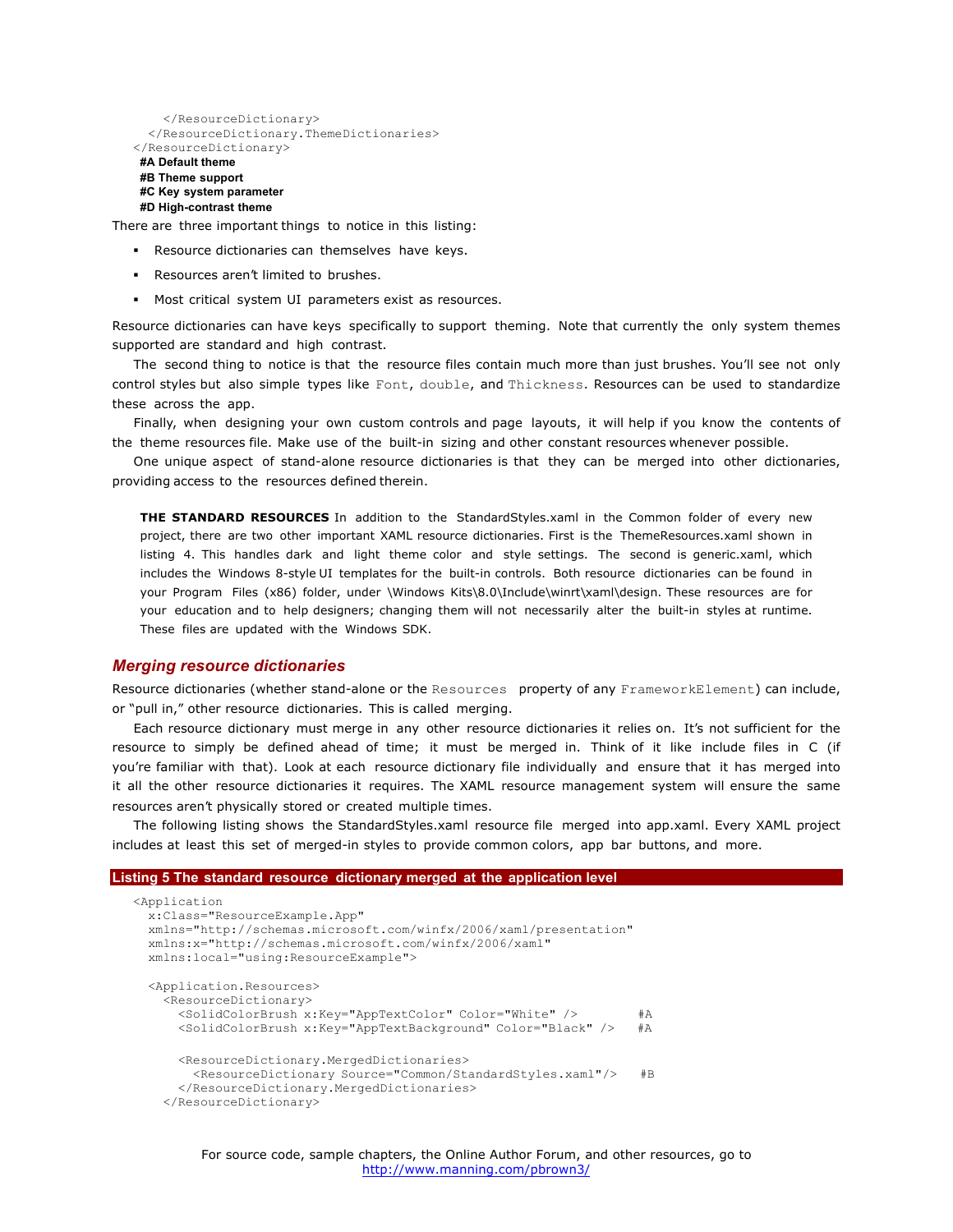#### </Application.Resources> </Application> **#A Regular resources #B Standard resource dictionary**

In this example, there are two standard resources and one merged-in resource dictionary. The StandardStyles.xaml can't see the AppTextColor or AppTextBackground resource; if it needs them, they must be defined in that file, or they must be moved to a separate resource dictionary and merged into the StandardStyles.xaml. All of these resources here can be seen app-wide because they're defined in or merged into the resource dictionary in app.xaml.

Earlier, I mentioned that every resource incurs a load time penalty. So, when you create your final versions of your app, you should remove from StandardStyles.xaml any resources your app isn't using. To verify that you're removing the correct ones, comment them out and run through your tests. Once you're certain, remove the resources to cut down on file size. Should you need additional standard resources in the future, you can copy them in from another project.

Let's say that you're creating something highly custom, like a game. In that game, only a couple of opening screens use the standard styles—everything else is custom drawn on multiple other pages. In that case, you may want to merge the standard styles into only the first couple pages. The next listing shows how to merge in a resource dictionary at the page level.

#### **Listing 6 Merging a resource dictionary at the page level**

```
<Page
  x:Class="ResourceExample.MainPage" 
  IsTabStop="false"
  xmlns="http://schemas.microsoft.com/winfx/2006/xaml/presentation" 
  xmlns:x="http://schemas.microsoft.com/winfx/2006/xaml" xmlns:local="using:ResourceExample" 
  xmlns:d="http://schemas.microsoft.com/expression/blend/2008" 
  xmlns:mc="http://schemas.openxmlformats.org/markup-compatibility/2006" 
  mc:Ignorable="d">
  <Page.Resources> #A
     <ResourceDictionary>
       <LinearGradientBrush x:Key="StandardGradient" #B
                            StartPoint="0,0" EndPoint="1,1">
         <LinearGradientBrush.GradientStops>
           <GradientStop Offset="0" Color="White" />
           <GradientStop Offset="0.4" Color="Black" />
           <GradientStop Offset="0.6" Color="Black" />
           <GradientStop Offset="1" Color="White" />
         </LinearGradientBrush.GradientStops>
       </LinearGradientBrush>
       <ResourceDictionary.MergedDictionaries>
         <ResourceDictionary Source="Common/StandardStyles.xaml"/> #C
       </ResourceDictionary.MergedDictionaries>
     </ResourceDictionary>
  </Page.Resources>
...
</Page>
#A Page resources
#B Gradient brush resource
#C Merged-in resource dictionary
```
As before, I'm showing both standard resources as well as resource dictionaries together. The reason is, without seeing the syntax (that both must be in the ResourceDictionary tag), it can appear that you're unable to mix and match. I want to assure you that you can. You'll notice that the approach here is the same as used in app.xaml.

Regardless of where you define them, resources are a great way to centralize the definitions of colors, fonts, brushes, sizes, and much more in XAML.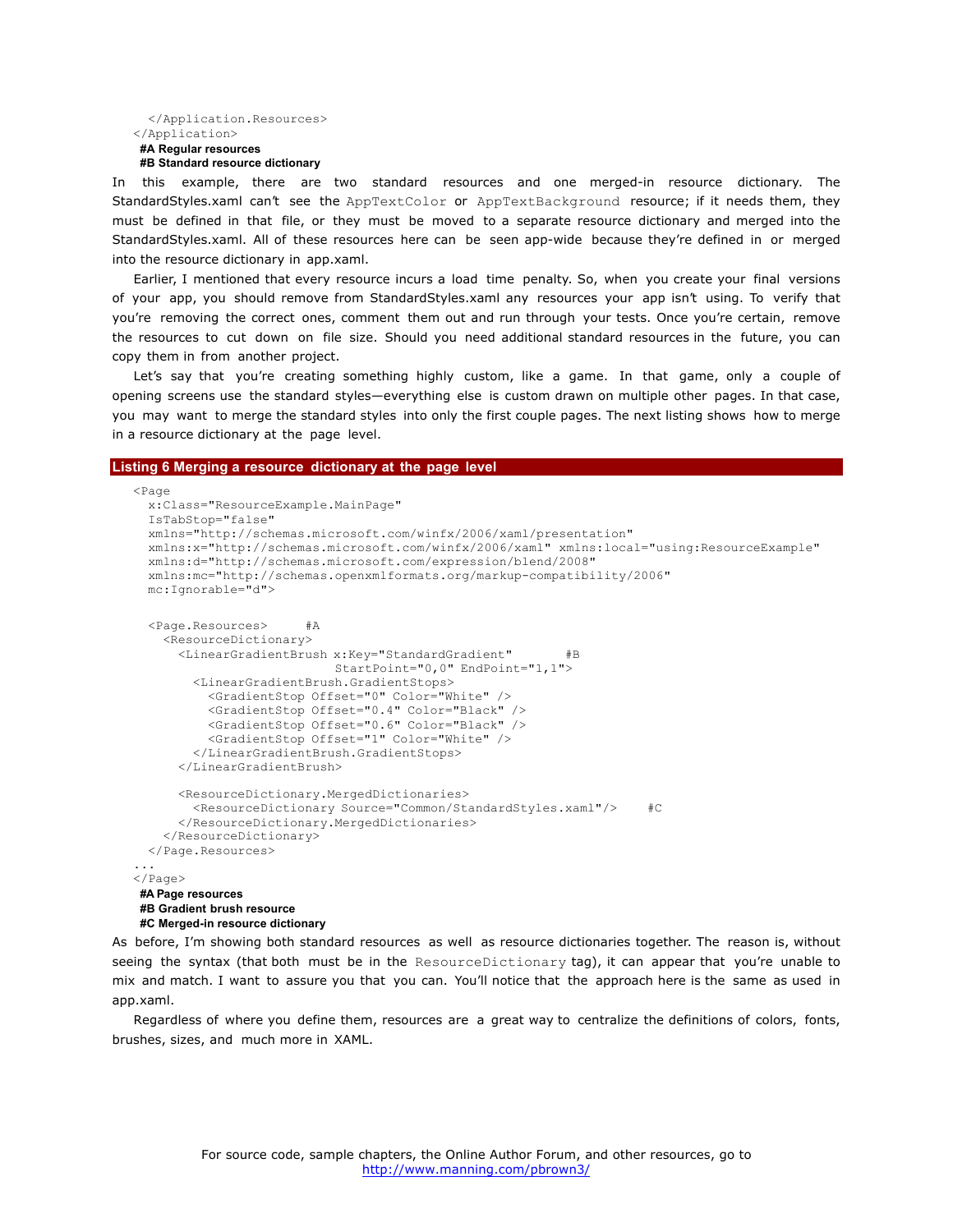# *Summary*

Brushes can be used to paint the vector graphics and provide borders and shading to most anything. One brush, the ImageBrush , crosses the line between vector and bitmapped images by making it possible to paint vector art using an image as the brush. The Brush is one of the most commonly used resources. Resources can be local, page scoped, application wide, or, through the use of merged-in resource dictionaries, any combination of those scopes. Once you end up with more than a few resources, consider moving them into separate resource dictionaries rather than just keeping everything in app.xaml.